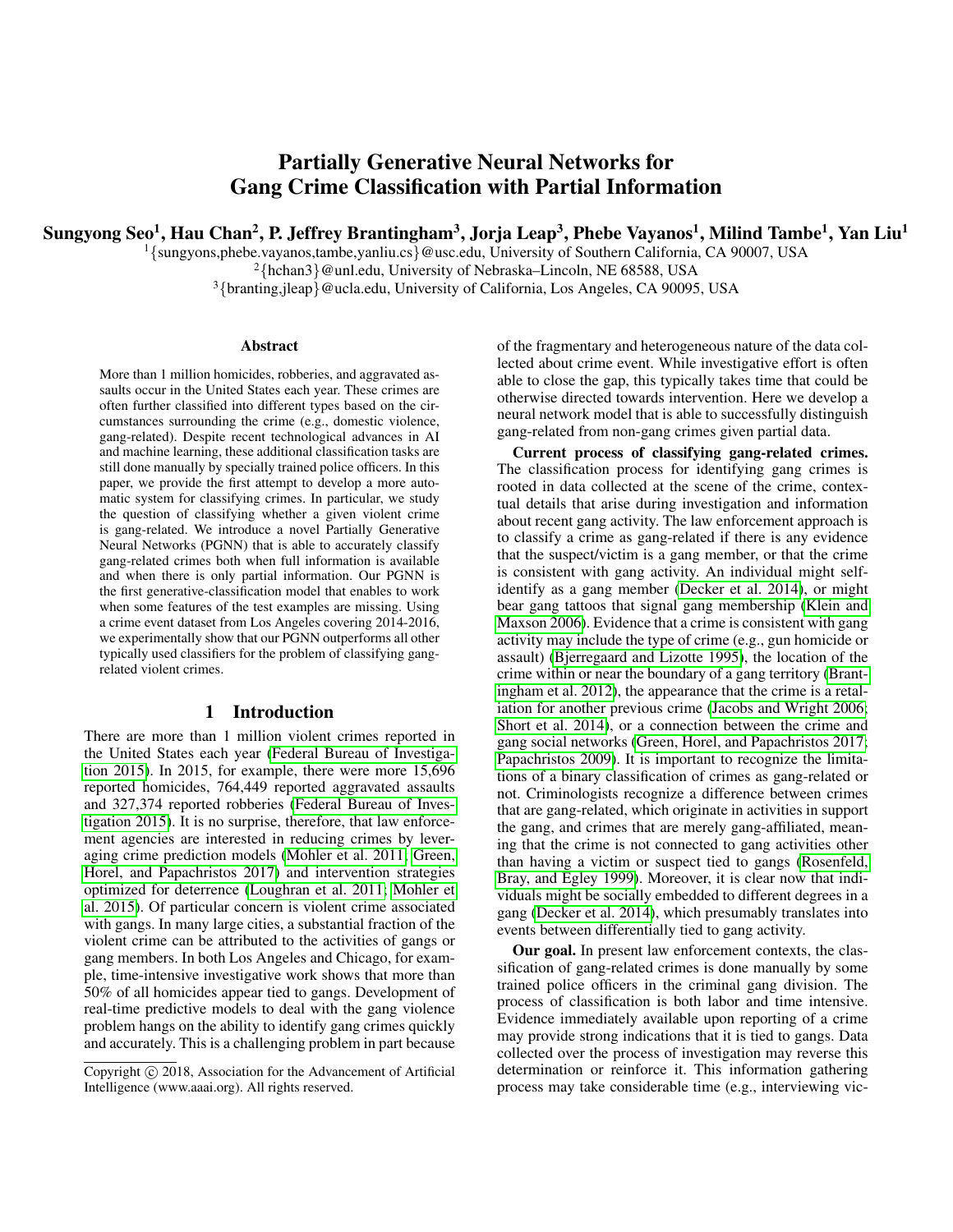<span id="page-1-1"></span>tim(s)/suspect(s) and investigating the crime scenes). Other demands on time may pull officers away from investigative activities, the result being different degrees of information about any individual crime. Moreover, since each crime is unique in some sense, it is also common for the final information to display different degrees of completeness beyond any effects of the investigative activity. Overall, crimes with incomplete or partial information are quite common. Motivated by these facts, our goal is to build classifiers to automatically classify gang-related crimes where some crucial pieces of crime information are not currently available or are missing. In particular, we:

- Study the classification problems of determining whether a crime with partial information is gang-related
- Introduce a novel Partially Generative Neural Network (PGNN) for general supervised learning problems where some features of test/new examples are missing
- Show experimentally that our PGNN is effective in classifying gang-related crimes with full and partial information and outperforms other baseline classifiers.

To the best of our knowledge, we are the first to consider gang-crime classification problem in the AI, machine learning, and criminologist domains. More broadly, our PGNN is the first generative-classification model of its kind for general supervised learning tasks when some features of the test examples are missing, which is incredibly common in reallife settings. Our PGNN works by generating the missing feature values and makes a prediction using the generated feature values and the available features. Our PGNN can also be used to make a prediction when there are no missing features. As we will show in Section [4,](#page-4-0) PGNN outperforms other classifiers in the standard supervised learning setting and our setting with missing information.

#### 1.1 The General Problem Statement

In our work, we assume that there are two types of features related to a given task, 1) base features  $F_b$  and 2) additional features  $F_a$ . As the names denote,  $F_b$  has basic features regarded as easily-collectible features and expected that this set of features is always available. On the other hand, it is expensive to constantly observe  $F_a$  which has additional information. G is a set of targets such as labels for classification. Although our model does not assume the types of tasks, i.e., G can be any forms, we assume that the task we are interested in is a classification and  $G$  is a class label in this work. In the training phase, for each training example  $l$ , we are giving the base features  $F_h^{(l)}$  $b^{(t)}$ , the additional features  $F_a^{(l)}$ , and the label  $G^{(l)}$  of l. In the test/prediction phrase, we are given a set of T examples such that, for each  $t \in T$ , only  $F_h^{(t)}$  $b<sub>b</sub>$  is available. Our goal is to learn a classifier that would predict the (true) label of each  $t \in T$ .

In the context of gang-related crime prediction,  $l$  is a previous crime record with information  $F_b$ ,  $F_a$ , and G (i.e., gang-related or not). For each new crime  $t \in T$ ,  $F_b$  are available but  $F_a$  (such as the narrative of the crime as in Table [1\)](#page-1-0) are missing in the current police data collection process. As <span id="page-1-0"></span>DO-S1 AND S2 BECAME INVOLVED IN AN ARGUMENT WITH MUTIPLE V S2 SWUNG AT V, WITH A BAT SS ARRESTED AND ARE \*\*\* GANG MEMBERS

Table 1: An example of crime narrative

we mentioned,  $F_a$  such as narrative information may take considerable time to gather from the investigation.

## 1.2 Related Work

Gang-related works. Relatively little attention has yet been directed to using neural networks or machine learning to classify or predict crime. Some notable exceptions include point process approaches that use the time and location of known crimes to predict where and when future crimes will occur [\(Mohler et al. 2015\)](#page-6-4). In [\(Stomakhin, Short, and](#page-6-13) [Bertozzi 2011\)](#page-6-13) they use a related point process model to identify which gangs may be responsible for a given crime over a network of rivals. Similarly, [\(Green, Horel, and Pa](#page-6-2)[pachristos 2017\)](#page-6-2) use a point process on a social network of an individual to map the contagion of gun violence. Moving beyond crime data, [\(Wang, Gerber, and Brown 2012\)](#page-6-14) uses latent Dirichlet allocation (LDA) to extract topics from Twitter posts and then develops a general linear model to predict hit-and-run traffic incidents from the topic models. Similarly, [\(Gerber 2014\)](#page-6-15) also uses LDA to extract topics from Twitter but then fuses those topics with kernel density estimation estimates of crime density to show that the Twitter features improve predictability of crime. Most related to the present work is [\(Kuang, Brantingham, and Bertozzi](#page-6-16) [2017\)](#page-6-16), which uses NMF-based topic modeling to investigate the relationships between the full array formal crime type classifications used by police and narrative texts associated with crime events. We leverage similar features below. However, [\(Kuang, Brantingham, and Bertozzi 2017\)](#page-6-16) do not build a classifier based on topic structures.

Missing values. In the past decades, many approaches [\(Kreindler and Lumsden 2012\)](#page-6-17) have been investigated to handle missing values in different domains. For instance, wavelet variance analysis [\(Mondal and Percival](#page-6-18) [2010\)](#page-6-18), correlation analysis [\(Rehfeld et al. 2011\)](#page-6-19), sequential regression [\(Raghunathan et al. 2001\)](#page-6-20), and multiple imputation [\(White, Royston, and Wood 2011\)](#page-6-21) have been proposed to impute missing values. Some of these works are based on the temporal dependencies and others require domain experts to build the technique, and therefore, it is not easy to directly use these approaches to our domain.

Recently, data-driven models based on deep learning have been introduced to handle the missing gaps. [\(Che et al.](#page-6-22) [2016\)](#page-6-22) exploit two representations of informative missing patterns by masking and time interval with Gated Recurrent Unit (GRU). However, this work does not address how to impute the random missing gaps but how to utilize the gaps. Most related to our model is [\(Hoffman, Gupta, and Darrell](#page-6-23) [2016\)](#page-6-23) that hallucinate expensive depth images from RGB images. They propose discriminative networks to mimic the depth image and illustrate how to define joint loss functions to facilitate the transferring. Our approach is different, we focus on the relationship between categorical features and natural language text summarizing crimes. This relationship is not very intuitive and we introduce the generative mod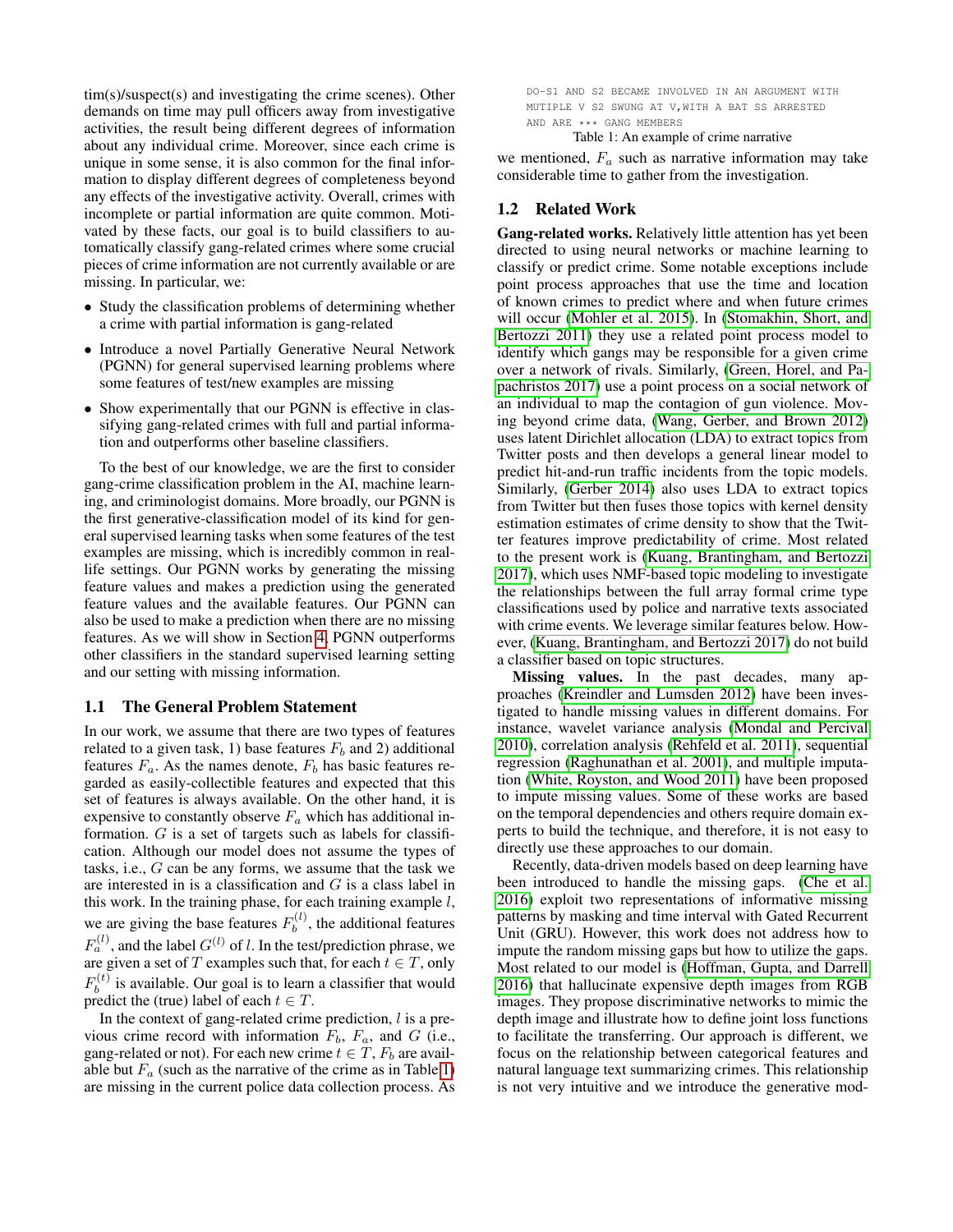<span id="page-2-3"></span>ule [\(Kingma and Welling 2013\)](#page-6-24) to transfer the categorical features to the latent representation of the text.

## <span id="page-2-2"></span>2 Partially Generative Neural Network

In this section, we propose a novel Partially Generative Neural Network (PGNN) architecture that enables us to learn mapping functions not only between an input vector  $(F_b$  and  $F_a$ ) and an output label (G) but also between a subset of the input vector  $(F_b)$  and another subset of the input vector  $(F_a)$ . The former mapping function can be modeled by a simple classifier such as a logistic regression or a multilayer neural network. On the other hand, the latter mapping function is based on the generative variational model to mimic a set of (relatively expensive) additional features  $(F_a)$  which might not be available at test time from a set of easily available features. Once all parameters in the proposed model are trained, it is flexible to use the model no matter whether the additional features are available.

<span id="page-2-0"></span>

Figure 1: PGNN architecture generating missing features at training time. NN is neural networks and SM is for softmax activations.

### 2.1 Architecture

Modules for full features. Figure [1](#page-2-0) describes the overall architecture internally generating  $F_a$  from  $F_b$ . First, there are two input sets,  $F_b$  and  $F_a$ , and two neural networks denoted as NN1 and NN2. These neural networks consist of fully connected layers and they reduce the dimension of features. Three loss functions denoted as  $Loss1(\mathcal{L}_1)$ ,  $Loss2(\mathcal{L}_2)$ , and  $Loss3(\mathcal{L}_3)$  correspond to the neural networks (NN1 and NN2) and their forms are defined by a given task. NN1 and NN2 read  $F_b$  and  $F_a$  as their inputs, respectively, and they do not require opposite features for the training. Each output from NN1 and NN2 is used for the classification separately. For example,  $\mathcal{L}_1$  is computed by the output of NN1 and the true label G. Similarly,  $\mathcal{L}_2$  only requires the output of NN2. Thus,  $\mathcal{L}_1$  and  $\mathcal{L}_2$  can be considered as loss functions based on  $F_b$  and  $F_a$ , independently. On the other hand,  $\mathcal{L}_3$  requires both  $F_b$  and  $F_a$  features. The outputs of NN1 and NN2 are concatenated and used to compute  $\mathcal{L}_3$ . Since  $\mathcal{L}_3$  needs entire features and two neural networks, it is expected to show the least loss value. Overall, these three loss functions drive parameters in NN1 and NN2 to minimize the objective, and particularly  $\mathcal{L}_3$  provides the classification error when entire features are available.

**Modules for missing features.** Let  $f_a$  be the generated feature from GVM and this is going to replace the role of

 $F_a$  when it is not available at the test time. Figure [1](#page-2-0) illustrates how Generative Variational Module (GVM) is used to generate  $f_a$  using NN3 and  $f_a$  is propagated in PGNN (dashed arrows). We will discuss GVM below. NN3 is a fully connected layer which reads  $f_a$  and encodes it to a low dimensional vector. The encoding vector is used in two loss functions,  $(L \circ s \circ 4(\mathcal{L}_4)$  and  $L \circ s \circ 5(\mathcal{L}_5)$ . First,  $\mathcal{L}_4$  is similar with  $\mathcal{L}_2$ .  $\mathcal{L}_4$  shows the classification error when  $f_a$  is the only available feature.  $\mathcal{L}_5$  is particularly important since it provides the error when  $F_a$  is unavailable at test time. As like  $\mathcal{L}_3$ , it reads the concatenated vector from outputs of NN1 and NN3, and turns out discrepancy from the true label.

#### 2.2 Generative Variational Module (GVM)

To generate missing features  $F_a$ , we modify the generative process in variational autoencoder (VAE) [\(Kingma and](#page-6-24) [Welling 2013\)](#page-6-24) which enables latent representations and is trainable with other neural networks jointly. Specifically, we derive the appropriate loss function to generate desired features in the context of supervised learning.

Latent variable model. Latent variable models describe a stochastic process which governs the generative process of an observation from the latent space. Let x and y be "observable" variables and z denote "latent" variables, respectively. Then, Bayes' theorem tells us how to infer z from x and y. In other words, the latent variable from its distribution,  $\mathbf{z} \sim P(\mathbf{z})$ , gives a conditional distribution of an observation,  $y \sim P(y|x, z)$ , and the set of parameters governing the distribution is decided by our model assumption (e.g., neural networks) and datasets. Since the observations x and y are given, we are interested in building the latent model to infer **z** from observations **x**, hence the posterior inference,  $P(\mathbf{z}|\mathbf{x})$ , and to reconstruct y from the x, z, the likelihood. We follow the variational inference [\(Wainwright, Jordan, and oth](#page-6-25)[ers 2008\)](#page-6-25) to infer the posterior. In our model, x and y correspond to  $F_b$  and  $F_a$ , respectively.

Variational lower bound. The idea behind variational inference is to (1) propose a parametric distribution  $Q_{\theta}(\mathbf{z}|\mathbf{x})$ with the parameter  $\theta$  which we know, and to (2) adjust the parameter  $\theta$  so that  $Q_{\theta}(\mathbf{z}|\mathbf{x})$  is as close to  $P(\mathbf{z}|\mathbf{x})$  as possible.

To measure the closest/distance of the two distributions, we use the typical Kullback-Leibler (KL) divergence, which is defined below. Let x and y have relations which are able to be represented as a function F that  $\mathcal{F}(\mathbf{x}) \approx \mathbf{y}$ . Under this assumption, the KL divergence between two distributions  $Q(\mathbf{z}|\mathbf{x})$  and  $P(\mathbf{z}|\mathbf{x}, \mathbf{y})$  is re-written as:

<span id="page-2-1"></span>
$$
KL(Q||P) = \sum_{\mathbf{z}} q_{\theta}(\mathbf{z}|\mathbf{x}) \log \frac{q_{\theta}(\mathbf{z}|\mathbf{x})}{p(\mathbf{z}|\mathbf{x}, \mathbf{y})}
$$

$$
= \left(\sum_{\mathbf{z}} q_{\theta}(\mathbf{z}|\mathbf{x}) \log \frac{q_{\theta}(\mathbf{z}|\mathbf{x})}{p(\mathbf{z}, \mathbf{y}|\mathbf{x})}\right) + \log p(\mathbf{y}|\mathbf{x}) \qquad (1)
$$

where  $p$  and  $q$  denote the densities of  $P$  and  $Q$ . To minimize  $KL(Q||P)$  with respect to the parameters  $\theta$ , we just have to minimize the first term of above equation since  $p(y|x)$  is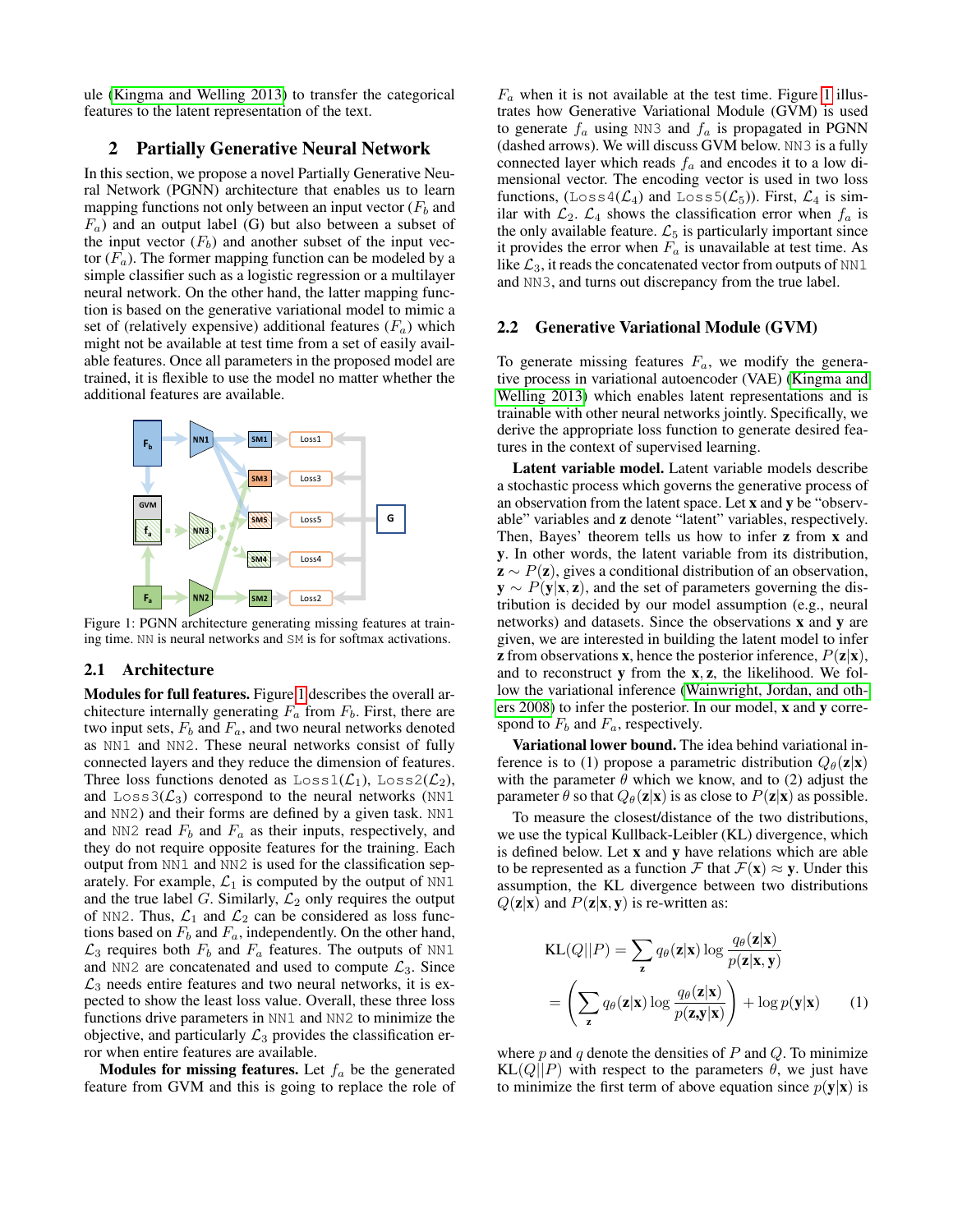fixed with respect to  $\theta$ .

<span id="page-3-4"></span>
$$
\sum_{\mathbf{z}} q_{\theta}(\mathbf{z}|\mathbf{x}) \log \frac{q_{\theta}(\mathbf{z}|\mathbf{x})}{p(\mathbf{z}, \mathbf{y}|\mathbf{x})} = \mathbb{E}_{Q} \left[ \log \frac{q_{\theta}(\mathbf{z}|\mathbf{x})}{p(\mathbf{z}, \mathbf{y}|\mathbf{x})} \right]
$$

$$
= \mathbb{E}_{Q} [\log q_{\theta}(\mathbf{z}|\mathbf{x}) - \log p(\mathbf{y}|\mathbf{z}, \mathbf{x}) - \log p(\mathbf{z}|\mathbf{x})] = -\mathcal{L} \quad (2)
$$

We call  $\mathcal L$  as the variational lower bound (we will see soon why) and  $\mathcal L$  is required to be maximized to minimize Eq. [1.](#page-2-1) Then,  $\mathcal L$  can be further rearranged as:

$$
\mathcal{L} = \mathbb{E}_Q[\log p(\mathbf{y}|\mathbf{z}, \mathbf{x})] - \text{KL}(Q(\mathbf{z}|\mathbf{x})||P(\mathbf{z}|\mathbf{x})) \qquad (3)
$$

Eq. [3](#page-3-0) provides the loss function of GVM. First,  $\log p(\mathbf{y}|\mathbf{z}, \mathbf{x})$  is involved with the reconstruction error in supervised learning approach on  $(x, y)$  pairs. The second term,  $KL(Q(z|x)||P(z|x))$ , is exactly same as Eq.(1) in [\(Kingma](#page-6-24) [and Welling 2013\)](#page-6-24), and therefore, it can be minimized by maximizing  $\mathbb{E}_{Q} [\log p(\mathbf{x}|\mathbf{z})] - \text{KL}(Q(\mathbf{z}|\mathbf{x})||P(\mathbf{z}))$ . Since the likelihood  $\mathbb{E}_{Q}$  [log  $p(\mathbf{x}|\mathbf{z})$ ] is not considered in GVM (reconstruction error is in  $\log p(\mathbf{y}|\mathbf{z}, \mathbf{x})$  instead), the optimization is realized by minimizing  $KL(Q(z|x)||P(z))$ .

Finally, the probability distribution of  $\log p(y|x)$  can be written as:  $\log p(\mathbf{y}|\mathbf{x}) = \text{KL}(Q(\mathbf{z}|\mathbf{x})||P(\mathbf{z}|\mathbf{x}, \mathbf{y})) + \mathcal{L}$ . Since the KL divergence is always positive,  $\log p(y|x)$  must be larger than  $\mathcal{L}$ . Therefore, it is possible to minimize the distance between two posterior distribution Q and P by maximizing  $\mathcal L$  indirectly.

Reparameterization. As z is a random variable following the approximate posterior  $q_{\theta_e}(\mathbf{z}|\mathbf{x})$ , it is possible to directly sample the random variable z from a neural network with an input x. Since the backpropagation cannot pass the random variable nodes, [\(Kingma and Welling 2013\)](#page-6-24) introduce a new parameter  $\epsilon$  which allows to reparameterize **z** that allows the backpropagation to flow through the deterministic nodes.

$$
(\mu(\mathbf{x}), \Sigma(\mathbf{x})) = \text{Encoder}(\mathbf{x}; \theta_e),
$$
  

$$
\mathbf{z} = \mu(\mathbf{x}) + \Sigma^{\frac{1}{2}}(\mathbf{x}) \cdot \epsilon, \text{ where } \epsilon \sim \mathcal{N}(0, 1).
$$
 (4)

Optimization. The objective of the optimization consists of two parts, 1) maximization of the likelihood and 2) minimization of the KL divergence in Eq. [3.](#page-3-0) The first objective is realized by two neural networks, an encoder  $(\theta_e)$  and a decoder  $(\theta_d)$ . The latent representation **z** is obtained from **x** through the encoder network and  $\hat{y}$  is reconstructed through the decoder network. To maximize the conditional distribution  $p(y|z, x)$ , we implement a loss function that depends on the difference between  $\hat{y}$  and  $y$ . Then, all trainable parameters in the encoder and the decoder are updated through the backpropagation from the loss function to minimize itself.

The second objective enforces the approximate posterior  $q(\mathbf{z}|\mathbf{x})$  to be close to the latent variable distribution  $p(\mathbf{z})$ . We can assume  $p(\mathbf{z})$  as simple as possible, e.g.,  $\mathcal{N}(0, 1)$ , and the KL divergence between  $q(\mathbf{z}|\mathbf{x})$  and  $p(\mathbf{z})$ could be provided in a closed form:  $KL(q(z|x)||\mathcal{N}(0, 1)) =$  $\frac{k}{2} (\Sigma(\mathbf{x})) + \mu^2(\mathbf{x}) - 1 - \log \Sigma(\mathbf{x})$  where k is the dimension of the latent variable. These two objectives can be optimized through the gradient descent.

**Usage.** GVM is trained by given pairs of  $(F_b, F_a)$  and once the parameters in the module are updated, it can generate  $f_a$ from  $F_b$  regardless of corresponding  $F_a$ .

## 2.3 Model Optimization

As noted above, there are a number of loss functions considered in the model optimization. First, there are two loss functions in GVM, reconstruction error and KL divergence:

<span id="page-3-1"></span>
$$
\mathcal{L}_{GVM} = \mathbb{E}_{Q}[\log p(\mathbf{y}|\mathbf{z}, \mathbf{x})] - KL(Q(\mathbf{z}|\mathbf{x})||P(\mathbf{z})) \quad (5)
$$

<span id="page-3-0"></span>In Eq. [5,](#page-3-1) we use mean squared error (MSE) to maximize  $\mathbb{E}_{Q}[\log p(\mathbf{y}|\mathbf{z}, \mathbf{x})]$  and  $\mathcal{N}(0, 1)$  for  $P(\mathbf{z})$ . Another set of loss functions is about the classification error,  $\mathcal{L}_1, \mathcal{L}_2, \mathcal{L}_3, \mathcal{L}_4$ , and  $\mathcal{L}_5$ . In this work, we use the softmax cross entropy for these losses. Thus, the overall joint cost function of our model is represented as:  $\mathcal{L}_{tot} = \mathcal{L}_{GVM} + \lambda_1(\mathcal{L}_1 + \mathcal{L}_2) +$  $\lambda_2(\mathcal{L}_3+\mathcal{L}_5)+\lambda_3\mathcal{L}_4$  where  $\lambda_1, \lambda_2$ , and  $\lambda_3$  are regularization parameters. In general, we can assign different regularization parameters for each loss function. For simplicity, we assign same parameter,  $\lambda_1$ , for  $\mathcal{L}_1$  and  $\mathcal{L}_2$  which are based on one feature ( $F_b$  or  $F_a$ ) only.  $\lambda_2$  is assigned for the loss functions handling concatenated vectors,  $\mathcal{L}_3$  and  $\mathcal{L}_5$ . Finally, we separate  $\mathcal{L}_4$  since the highest loss is expected from the loss function. The total loss function will be minimized jointly by stochastic gradient descent.

#### 3 Gang-Related Crime Prediction

<span id="page-3-3"></span>As discussed in the introduction, we are interested in identifying and predicting gang-related crimes. We begin by discussing our crime data and features. We then learn and evaluate our PGNN presented in Section [2](#page-2-2) using the crime data.

#### 3.1 LAPD Crime Data

<span id="page-3-2"></span>We use a dataset provided by the Los Angeles Police Department. Our dataset consists of different types of crimes occurred in 2014, 2015, and 2016. Each crime record may have associated modus operandi codes (mocodes) providing some identification of unique behaviors or attributes associated with the crime. In the LAPD crime data, an mocode is used to flag a gang-related crime, which, as discussed, is labeled by officers in the criminal gang division. As discussed above, there is some debate about the relative importance of gang-related versus gang-affiliated crimes [\(Rosen](#page-6-12)[feld, Bray, and Egley 1999\)](#page-6-12). We there concentrate on those crimes that are more consistently related to gang activity including homicide, aggravated assaults, and robberies, and do not focus on crimes are more likely to simply be committed by a gang member (e.g., burglary). These more serious violent crimes are expected to more consistently apply the correct gang-related labels compared to other types of crimes. Moreover, homicides, aggravated assaults, and robberies have the highest numbers of labeled gang-related crimes among other types of crimes (see Table [2\)](#page-4-1). In particular, only about 1.3 percent of other crimes are gang-related.

Features. In the dataset, each crime has a set of categorical, textual, and numerical attributes/features recorded by the police officers or other analytical processes. Note that some of the features might not be applicable to some crimes, and they are treated as "blank" entries by the police officers. Similarly, other features might be recorded but are relevant to other bureaucratic processes. For example, the variable LOC TIER is an ordinal measure of the quality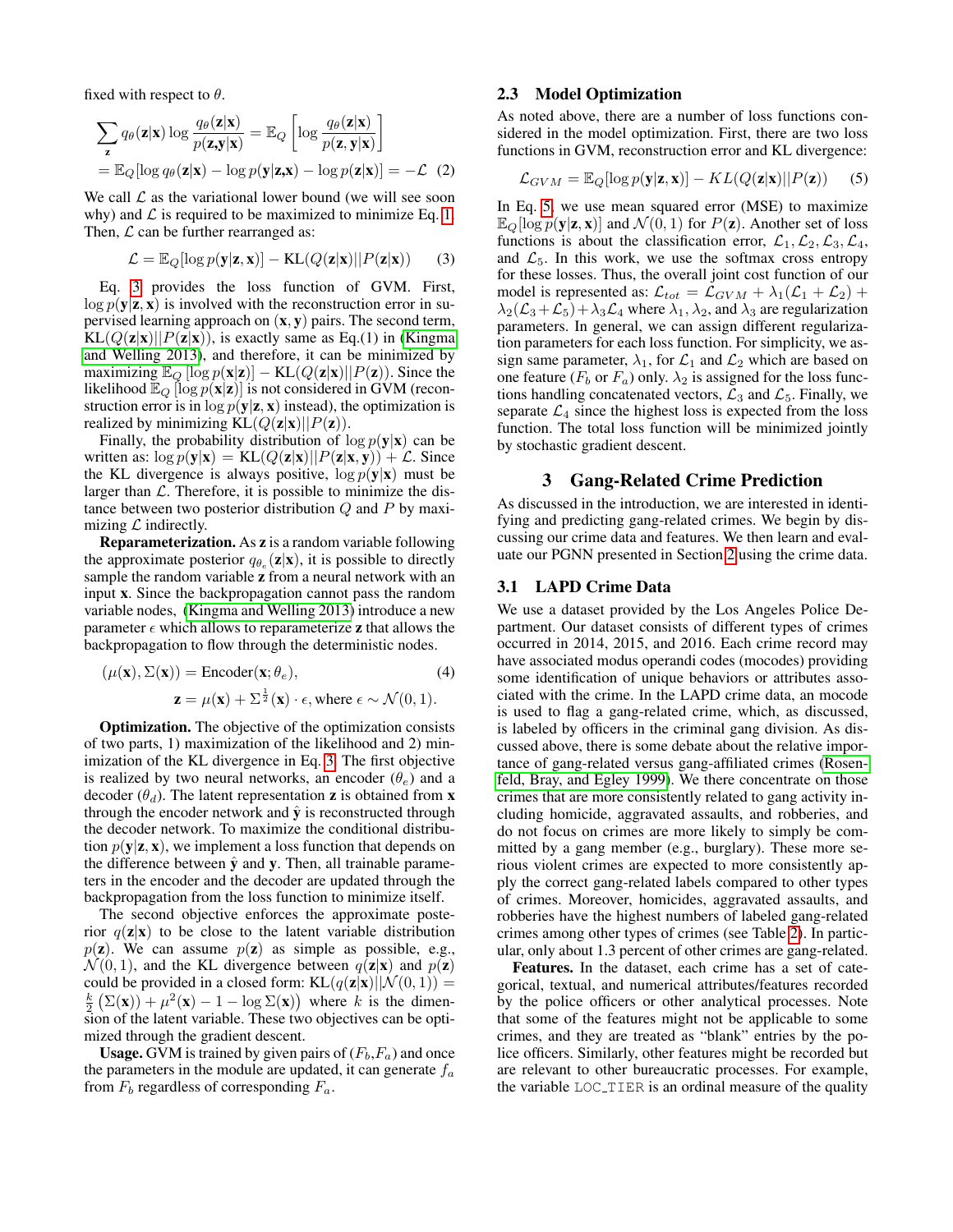<span id="page-4-3"></span><span id="page-4-1"></span>

| Crime          | 2014      | 2015     | 2016    |  |
|----------------|-----------|----------|---------|--|
| AGG            | 10,625    | 13,808   | 15,585  |  |
| (gang-related) | (1, 873)  | (2, 431) | (2,643) |  |
|                | 17.63%    | 17.61%   | 16.64%  |  |
| <b>ROBB</b>    | 7,933     | 8.994    | 10,283  |  |
| (gang-related) | (1,056)   | (1, 148) | (1,213) |  |
|                | 13.31%    | 12.76%   | 11.80%  |  |
| <b>HOM</b>     | 260       | 283      | 294     |  |
| (gang-related) | (158)     | (167)    | (171)   |  |
|                | $60.77\%$ | 59.01%   | 58.16%  |  |
| OTH            | 169,468   | 185,251  | 190,597 |  |
| (gang-related) | (2,270)   | (2,421)  | (2,415) |  |
|                | $1.34\%$  | 1.31%    | 1.27%   |  |
|                |           |          |         |  |

Table 2: Crimes in 2014-2016. AGG = Aggravated Assaults, ROBB = Robberies, HOM = Homicides, OTH = Other Crimes

of the location coordinates generated automatically by the geocoding engine. The features of a type of crime consist of the premise (PREMIS), the point of entry (POENTRY), the street name (STREETNAME), the location region (RD) and division (DIV) in the LAPD system, the primary weapon (PRIMARYWEAPON), the property missing/stolen/destroyed (PROPERTY), the tier (LOC TIER), the maker of the suspect vehicle (SUSPVEHMAKE), the maker of the victim vehicle information (VICVEHMAKE), the number of suspects (SUSPECTS), the sex of the victim (VICSEX), the narrative (NARRATIVE), the approximated day of the week (DOW), the date (MONTH and DAY), the hour (HOUR), the case status (CASESTATUS), the approximate day-span (WINDOW), and the match score (SCORE) of the crime.

Gang territory feature. In addition to using crime features, we use the 2009 gang territory data to specify the gang territory of each crime. In particular, for each crime, we record the name of the gang territory (GANGTERR) that corresponds to the location of the crime.

Collecting missing features. Each crime record is collected by police officers. Some features of the crimes are harder and require more effort to obtain than others. This is particularly the case for collecting narrative details about a crime, which is a time-consuming task. Moreover, such feature might not be readily available at test time when all other features are present. Yet, the narrative feature, as we will see later in the section, is a powerful feature for predicting gang-related crimes. As a result, we aim to build a classifier that would perform well on predicting crimes with (possibly) missing narratives. If the classifier performs exceptionally better with narrative text, then a policy recommendation would be to ensure that narrative text is always collected, perhaps in place of other data types that do not seem to offer as much information.

## 3.2 Feature Encoding and Selection

Since some features (e.g., VICSEX) are recorded as categorical types, we use one-hot encoding for the features. For the NARRATIVE feature, it is inappropriate to encode as a onehot vector since the feature is described by natural language. To encode the description written in natural language to a numerical dense vector, we use *Word2vec* [\(Mikolov et al.](#page-6-26) [2013\)](#page-6-26) as word embeddings. For each word of the narrative is represented by a vector, and we take the average of all the

word vectors in a text record as a NARRATIVE-embedding.

Only some features are important to classify gang-related crimes. Some features are not much better than random guess (i.e., independent with the target), while other features show strong relationship with the target. Hence, we want to select *dependent* attributes as a set of input features before simply feeding all attributes into a classifier. To verify the dependency of each attribute, we repeatedly train a classifier with one attribute and validate the dependency of the attribute on the held-out dataset.

<span id="page-4-2"></span>

| Feature          | Type        | Encoding | Dimension |
|------------------|-------------|----------|-----------|
| <b>GANGTERR</b>  | CAT         | One-hot  | 262       |
| <b>NARRATIVE</b> | <b>Text</b> | Word2vec | 300       |
| PREMISE          | CAT         | One-hot  | 143       |
| PRIMARYWEAPON    | CAT         | One-hot  | 75        |
| SUSPECTS         | <b>INT</b>  | Scalar   |           |

Table 3: Important features. CAT = Categorical, Int = Integer.

The attributes PREMISE, PRIMARYWEAPON, SUSPECTS, NARRATIVE, and GANGTERR yield AUROC>0.6 with low dimensionality, and we select them as the final set of features of interest (Table [3](#page-4-2) lists their encodings and dimensions).

# 4 Experiments

<span id="page-4-0"></span>In this section, we evaluate the proposed model PGNN on the LAPD crime datasets over 3 years (2014 - 2016). We extract three types of crimes (AGG, ROBB, and HOM) which are highly gang-related crimes as datasets for the evaluation.

Baseline. Many existing models for classification tasks can be directly used as baselines. Among these models, we choose representative models such as Logistic regression (LR), Support vector machine (SVM), Decision tree (DT), and Neural networks (NN) to compare with PGNN. We use cross validation to find the optimal hyperparameters for each model. For the neural networks model, we use the same networks (NN1 and NN2) in PGNN for the fair comparison. Finally, we evaluate a model replacing GVM in PGNN by a discriminative model (PDNN) to verify the effectiveness of the generative module. The discriminative module in PDNN is composed of several fully connected layers. First,  $F_a$  is connected with a layer reducing the dimension of the input vector to 50. Then,  $F_b$  is transferred to the reduced feature vector by passing the two fully connected layers. With these two layers,  $F_b$  can mimic  $F_a$  when  $F_a$  is unavailable and the mapped feature is used for filling the missing part.

Model setting. There are several tunable hyperparameters in PGNN. We first need to define the internal neural networks, NN1, NN2, and NN3. Since the size of  $F_b$  is around 500 (depending on years), we use two fully-connected layers for NN1 where the size of the output of each layer is reduced by half. For NN2 and NN3, a single layer is used to return output vectors. The size of the output dimension is a third of the input (*Word2vec*) dimension which is 300. The layers in NN1, NN2, and NN3 are trained with 0.5 dropout probability.

In GVM, we need to define parameters in the encoder and decoder. For the encoder, two fully-connected layers are used to reduce the dimension of the input vector. The dimension of the latent variable z is 10. The decoder composed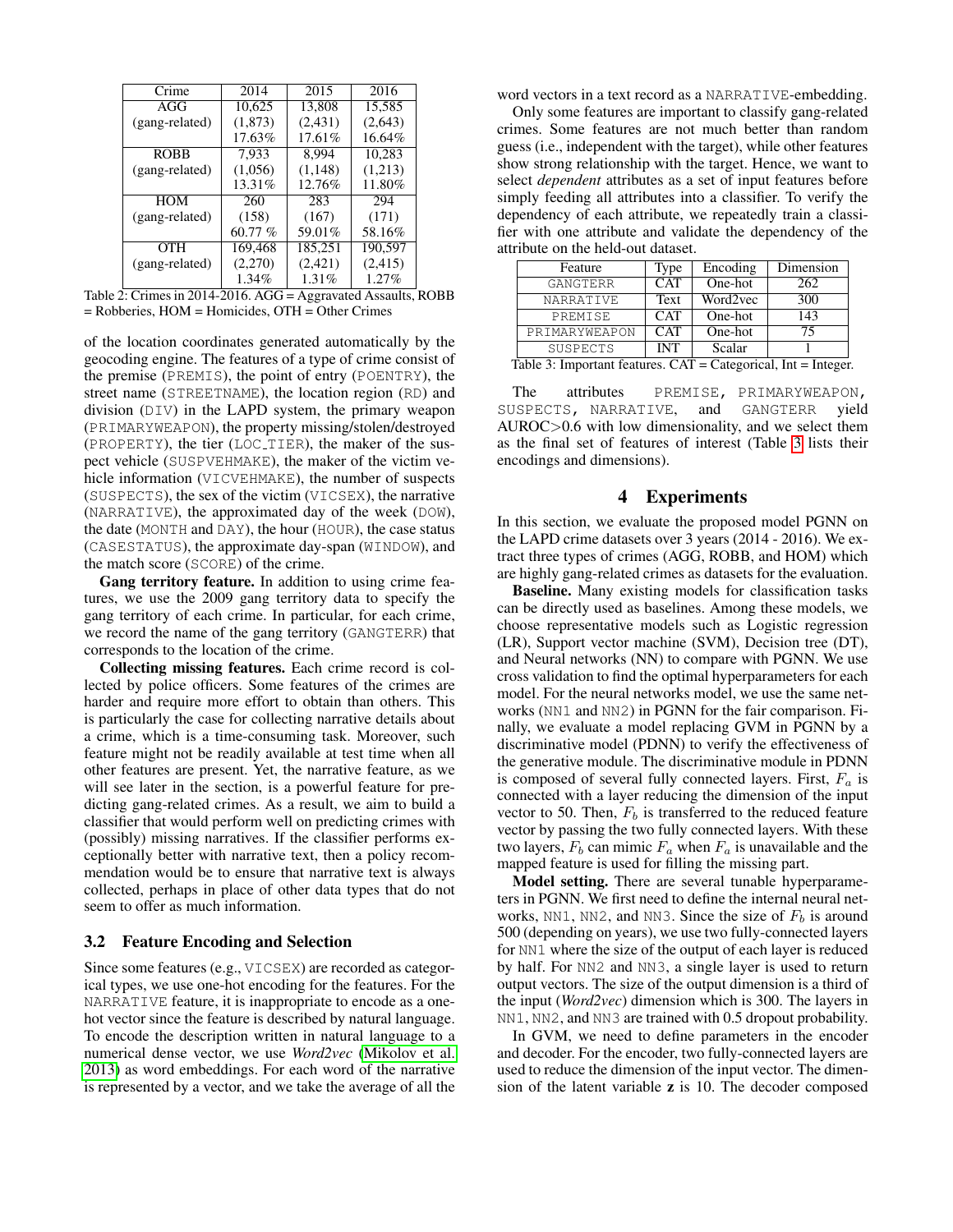<span id="page-5-2"></span><span id="page-5-0"></span>

|         |                                                                               | LR       | <b>SVM</b> | DТ       | <b>NN</b> | <b>PDNN</b> | <b>PGNN</b> |  |  |  |
|---------|-------------------------------------------------------------------------------|----------|------------|----------|-----------|-------------|-------------|--|--|--|
| Full    | 2014                                                                          | 0.8437   | 0.7615     | 0.6304   | 0.8677    | 0.8898      | 0.9180      |  |  |  |
|         |                                                                               | (0.0142) | (0.0181)   | (0.0204) | (0.0102)  | (0.0182)    | (0.0056)    |  |  |  |
|         | 2015                                                                          | 0.8462   | 0.7759     | 0.6411   | 0.8697    | 0.8843      | 0.9239      |  |  |  |
|         |                                                                               | (0.0141) | (0.0170)   | (0.0141) | (0.0077)  | (0.0086)    | (0.0087)    |  |  |  |
|         | 2016                                                                          | 0.8449   | 0.7730     | 0.6196   | 0.8649    | 0.8742      | 0.9157      |  |  |  |
|         |                                                                               | (0.0134) | (0.0139)   | (0.0413) | (0.0066)  | (0.0117)    | (0.0116)    |  |  |  |
| Partial | 2014                                                                          | 0.7566   | 0.7377     | 0.6115   | 0.7905    | 0.8214      | 0.8416      |  |  |  |
|         |                                                                               | (0.0192) | (0.0172)   | (0.0380) | (0.0131)  | (0.0188)    | (0.0103)    |  |  |  |
|         | 2015                                                                          | 0.7673   | 0.7599     | 0.6380   | 0.7812    | 0.8028      | 0.8595      |  |  |  |
|         |                                                                               | (0.0195) | (0.0163)   | (0.0518) | (0.0156)  | (0.0142)    | (0.0152)    |  |  |  |
|         | 2016                                                                          | 0.7725   | 0.7536     | 0.6195   | 0.7911    | 0.8018      | 0.8538      |  |  |  |
|         |                                                                               | (0.0147) | (0.0160)   | (0.0414) | (0.0079)  | (0.0117)    | (0.0124)    |  |  |  |
|         | Table 4: Experiment results. AUROCs are provided with the standard deviation. |          |            |          |           |             |             |  |  |  |

of two layers reconstructs  $F_a$  by increasing dimensions of outputs. A hyperbolic tangent function is used for all activation functions excluding the encoder (Eq. [4\)](#page-3-2) which uses a linear activation function. We set the regularization parameters,  $\lambda_1 = 1.0$ ,  $\lambda_2 = 1.0$ , and  $\lambda_3 = 0.1$  obtained from cross validation. Since  $\mathcal{L}_4$  is expected to be larger, it is required to

assign a smaller constant to reduce influence of the loss. Experiment setting. We split the dataset into training and test sets. For handling the issue of imbalanced labels, we randomly sample 10% of gang-related crimes and the same number of non-gang-related samples for the test set, and the left samples are used for training. We repeat the evaluation 100 times to obtain robust results. We set the learning rate

as 0.01 and use Adam optimizer [\(Kingma and Ba 2014\)](#page-6-27). There are two types of inputs at test time: 1) full information and 2) partial information. We train all models based on the full information  $(F_b \text{ and } F_a)$ . Once the models are trained, we use  $F_b$  and  $F_a$  for the former setting. We only use  $F_b$  for the latter case to see how models can handle the missing information. Since some baselines excluding PDNN are not flexible to read different dimensional inputs, we feed a zero vector for the missing part at test time for them.

Missing feature. For the gang-related crime classification, all features are not identically important. As Section [3](#page-3-3) shows, we specifically use the important features for the classification. Although these features are essential for understanding details of a given crime, it is hard to expect that all features are available in the realistic setting. Among these features, NARRATIVE is a powerful feature for predicting gang-related crimes, however, collecting the feature requires much effort of domain experts and delays rapid predictions. Hence, we are interested in a case that the most important feature, NARRATIVE, is unavailable at test time. Under this setting, we can see how PGNN can improve the overall performance of the classification task by generating the missing feature and provide the potential for practical applications.

Result. Table [4](#page-5-0) reports classification performance (AU-ROC) from baselines and PGNN with standard deviations on 3 year LADP crime datasets. The AUROCs indicated as 'Full' are results when the important features are fully available. In other words, NARRATIVE is available at test time as well. Thus, it is expected to provide the highest AU-ROCs from each classifier. On the other hand, 'Partial' denotes that NARRATIVE is only available at training and it is missed at test time. Thus, all baselines excluding PDNN are trained with the full features and tested on the partial

<span id="page-5-1"></span>

features (GEANGTERR, PREMISE, PRIMARYWEAPON, and SUSPECTS). Figure [2](#page-5-1) illustrates the ROC curves for every classifier on the 2016 crime data.

As Table [4](#page-5-0) shows, PGNN outperforms other baselines on all datasets. Specifically, LR and NN provide comparable results, however, SVM and DT show worse classification quality. As expected, all classifiers show smaller AUROCs on the partial feature set compared to the full feature case. The results from NN tell us that the fully connected layers are effective to encode a given feature into a lower dimensional representation. Furthermore, we can find that the performance of one neural network (NN) can be enhanced by other side neural networks in PDNN or PGNN.

Compared to PDNN, PGNN is more robust and has higher AUROCs. It is believed that KL divergence in a generative model can regularize the model and help not to be susceptible on over-fitting. Hence, it provides that the GVM module can improve the overall classification quality. Interestingly, PGNN provides even better (or comparable) AUROCs under the partial setting than those of LR, SVM, DT, and NN under the full feature setting. This closeness clearly shows that PGNN can successfully generate missing features which are prevalent in the real world. Thus, we could find the effectiveness of generative networks to handle missing features.

# 5 Conclusion

We have presented the generative module that enables to generate missing features from partially available features and showed that it can be embedded into neural networks to successfully classify gang-related crimes. This procedure readily extends to other domains handling dependent feature sets. Finally, we compare PGNN with the discriminative classifiers to see that the generative module performs well.